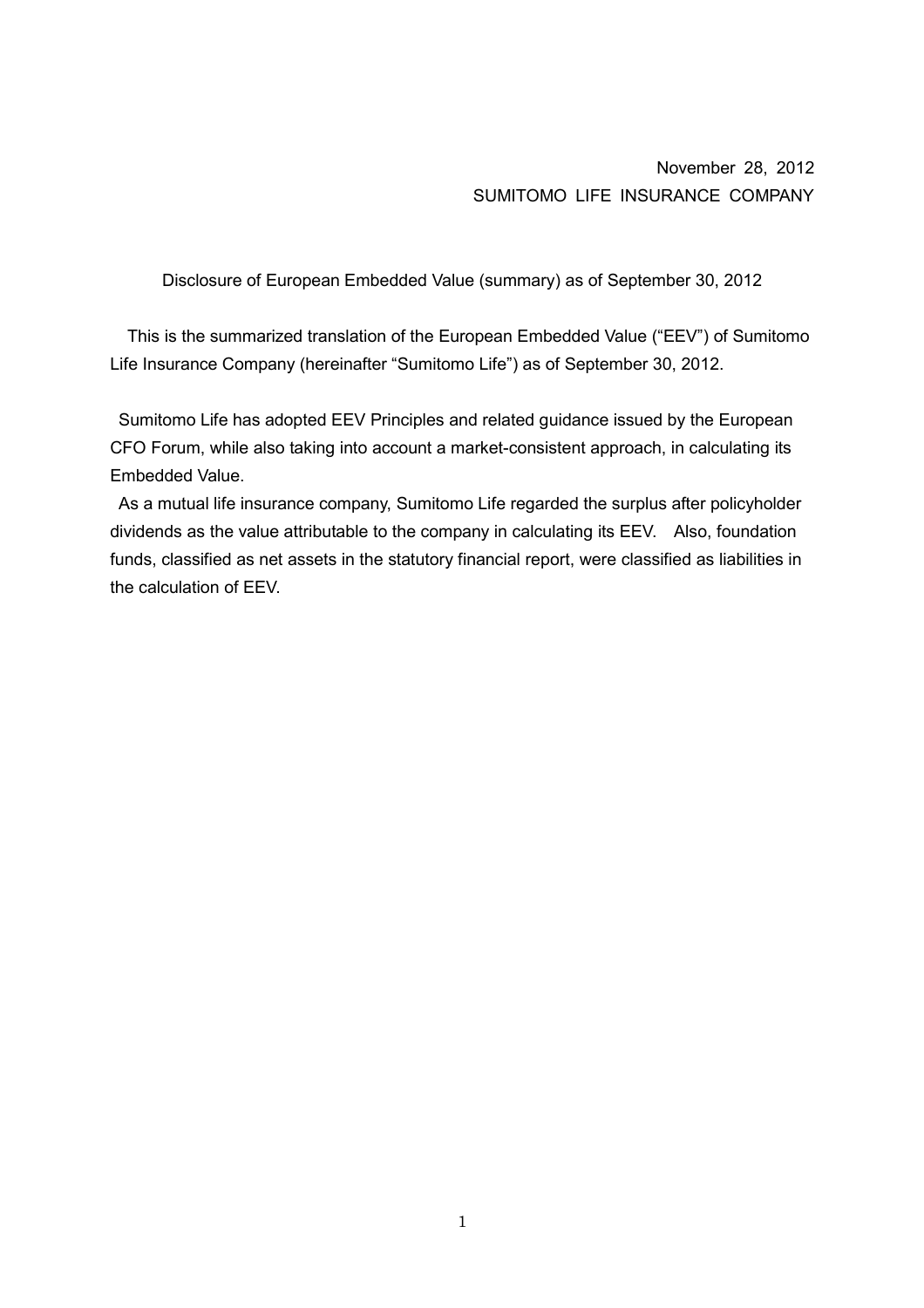# 1. EEV Results

### a. EEV Results

|            |                            |                |                    | (billions of yen)      |
|------------|----------------------------|----------------|--------------------|------------------------|
|            |                            | March 31, 2012 | September 30, 2012 | Increase<br>(Decrease) |
| <b>FFV</b> |                            | 2,318.5        | 2,309.0            | (9.4)                  |
|            | Adjusted net worth         | 1.313.4        | 1.393.3            | 79.8                   |
|            | Value of in-force business | 1,005.0        | 915.7              | (89.2)                 |

|                       |                    |                    |                 | (billions of ven) |
|-----------------------|--------------------|--------------------|-----------------|-------------------|
|                       | Six months ended   | Six months ended   | <b>Increase</b> | Year ended        |
|                       | September 30, 2011 | September 30, 2012 | (Decrease)      | March 31, 2012    |
| Value of new business | 74.3               | 97.4               | 23.0            |                   |

# b. Adjusted Net Worth

|                    |                                                                                |                |                    | (billions of yen)             |
|--------------------|--------------------------------------------------------------------------------|----------------|--------------------|-------------------------------|
|                    |                                                                                | March 31, 2012 | September 30, 2012 | <b>Increase</b><br>(Decrease) |
| Adjusted net worth |                                                                                | 1.313.4        | 1,393.3            | 79.8                          |
|                    | Total net assets on the non-consolidated balance sheets (Note)                 | 492.6          | 513.4              | 20.8                          |
|                    | Retained earnings in liabilities (after tax)                                   | 298.6          | 288.5              | (10.0)                        |
|                    | Unrealized gains (losses) on securities and miscellaneous items<br>(after tax) | 532.6          | 607.3              | 74.7                          |
|                    | Unrealized gains (losses) on loans (after tax)                                 | 95.8           | 91.6               | (4.1)                         |
|                    | Unrealized gains (losses) on real estate (after tax)                           | (44.9)         | (46.5)             | (1.5)                         |
|                    | Unrealized gains (losses) on liabilities (after tax)                           | (11.9)         | (7.0)              | 4.9                           |
|                    | Unfunded retirement benefit obligation (after tax)                             | (49.3)         | (54.2)             | (4.8)                         |

(Note) Foundation funds, the total amount of valuation adjustments, and expected distributions from capital are excluded.

#### c. Reconciliation of total net assets to adjusted net worth

|                                                            |                |                    | (billions of yen)      |
|------------------------------------------------------------|----------------|--------------------|------------------------|
|                                                            | March 31, 2012 | September 30, 2012 | Increase<br>(Decrease) |
| Total net assets on the consolidated balance sheets (Note) | 496.6          | 518.2              | 21.6                   |
| <b>PLUS</b> Retained earnings in liabilities (after tax)   | 298.6          | 288.5              | (10.0)                 |
| <b>PLUS</b> Unrealized gains (losses) (after tax)          | 567.6          | 640.7              | 73.1                   |
| PLUS Unfunded retirement benefit obligation<br>(after tax) | (49.3)         | (54.2)             | (4.8)                  |
| LESS Book value of businesses not covered                  | -              | -                  |                        |
| Adjusted net worth                                         | 1.313.4        | 1.393.3            | 79.8                   |

(Note) Foundation funds, the total amount of valuation adjustments, and expected distributions from capital are excluded.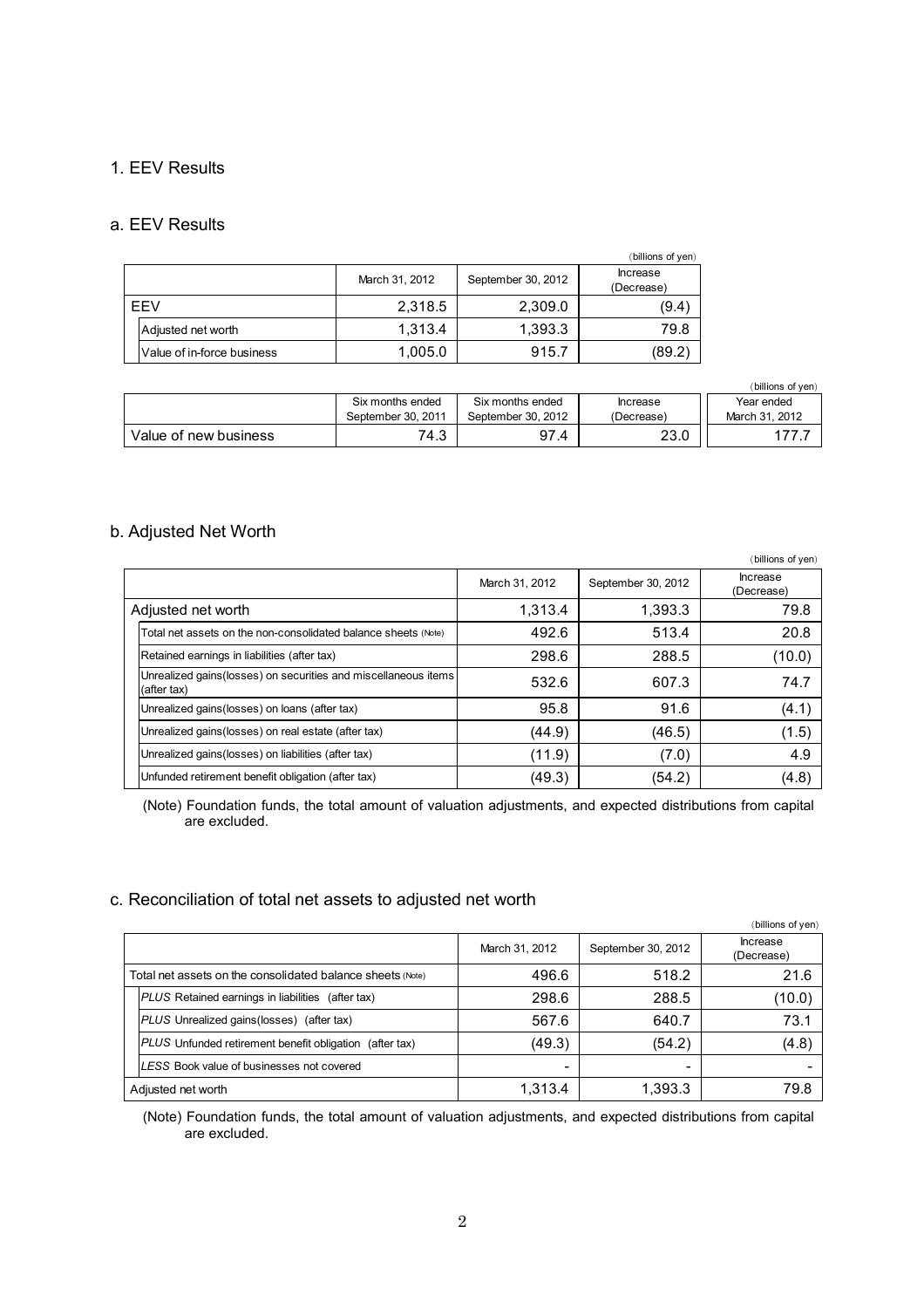# d. Value of In-force Business(VIF)

|                            |                                                      |                |                    | (billions of yen)             |
|----------------------------|------------------------------------------------------|----------------|--------------------|-------------------------------|
|                            |                                                      | March 31, 2012 | September 30, 2012 | <b>Increase</b><br>(Decrease) |
| Value of in-force business |                                                      | 1,005.0        | 915.7              | (89.2)                        |
|                            | Certainty equivalent present value of future profits | 1,388.8        | 1.258.7            | (130.1)                       |
|                            | Time value of financial options and quarantees       | (150.8)        | (102.3)            | 48.4                          |
|                            | Cost of holding required capital (Note)              | (69.8)         | (65.5)             | 4.3                           |
|                            | Cost of non-hedgeable risks                          | (163.0)        | (175.0)            | (11.9)                        |

(Note) Sumitomo Life defines required capital as the amount required to maintain a solvency margin ratio of 400%.

# e. Value of New Business

|                                                      |                                        |                                        |                        | (billions of yen)            |
|------------------------------------------------------|----------------------------------------|----------------------------------------|------------------------|------------------------------|
|                                                      | Six months ended<br>September 30, 2011 | Six months ended<br>September 30, 2012 | Increase<br>(Decrease) | Year ended<br>March 31, 2012 |
| Value of new business                                | 74.3                                   | 97.4                                   | 23.0                   | 177.7                        |
| Certainty equivalent present value of future profits | 85.5                                   | 108.1                                  | 22.6                   | 200.7                        |
| Time value of financial options and guarantees       | (3.3)                                  | (2.3)                                  | 0.9                    | (6.5)                        |
| Cost of holding required capital (Note)              | (2.7)                                  | (2.2)                                  | 0.4                    | (4.9)                        |
| Cost of non-hedgeable risks                          | (5.1)                                  | (6.0)                                  | (0.9)                  | (11.5)                       |

(Note) Sumitomo Life defines required capital as the amount required to maintain a solvency margin ratio of 400%.

The new business margin (the ratio of the value of new business to the present value of premium income) is as follows:

|                                            |                                        |                                        |                        | (billions of yen)            |
|--------------------------------------------|----------------------------------------|----------------------------------------|------------------------|------------------------------|
|                                            | Six months ended<br>September 30, 2011 | Six months ended<br>September 30, 2012 | Increase<br>(Decrease) | Year ended<br>March 31, 2012 |
| Value of new business (a)                  | 74.3                                   | 97.4                                   | 23.0                   | 177.7                        |
| Present value of premium income (b) (Note) | 918.6                                  | 1.218.6                                | 299.9                  | 1,897.3                      |
| New business Margin $(a) \div (b)$         | %<br>8.1                               | 8.0%                                   | $-0.1$ pt.             | 9.4%                         |

(Note) Future premium income is discounted by the risk-free rate used for the calculation of the value of new business.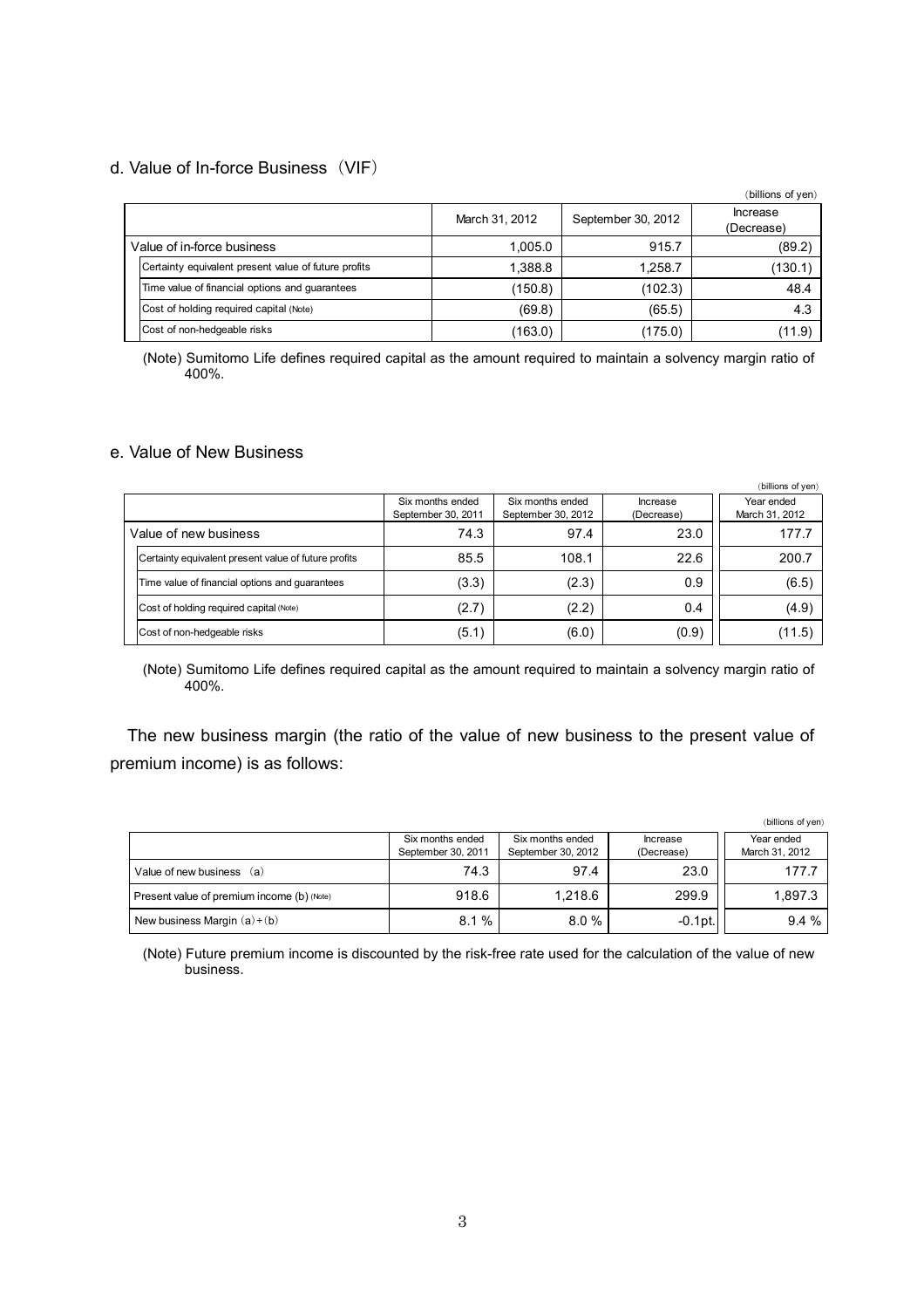# 2. Statement of changes in EEV

|                                                                              |                       |                                  | (billions of yen) |
|------------------------------------------------------------------------------|-----------------------|----------------------------------|-------------------|
|                                                                              | Adjusted<br>net worth | Value of<br>in-force<br>business | EEV               |
| Values as of March 31, 2012                                                  | 1,313.4               | 1,005.0                          | 2,318.5           |
| (1) Value of new business                                                    |                       | 97.4                             | 97.4              |
| (2)<br>Expected existing business contribution<br>(at the risk-free rate)    | 0.4                   | 7.4                              | 7.9               |
| (3) Expected existing business contribution<br>(in excess of risk-free rate) | 7.5                   | 97.6                             | 105.2             |
| (4) Expected transfer from VIF to adjusted net worth                         | 45.9                  | (45.9)                           |                   |
| in-force at beginning of year                                                | 99.5                  | (99.5)                           |                   |
| new business                                                                 | (53.5)                | 53.5                             |                   |
| (5) Non-economic experience variances                                        | (26.0)                | 5.2                              | (20.7)            |
| (6) Non-economic assumptions changes                                         |                       | (8.5)                            | (8.5)             |
| Economic variances<br>(7)                                                    | 51.8                  | (242.6)                          | (190.7)           |
| Values as of September 30, 2012                                              | 1,393.3               | 915.7                            | 2,309.0           |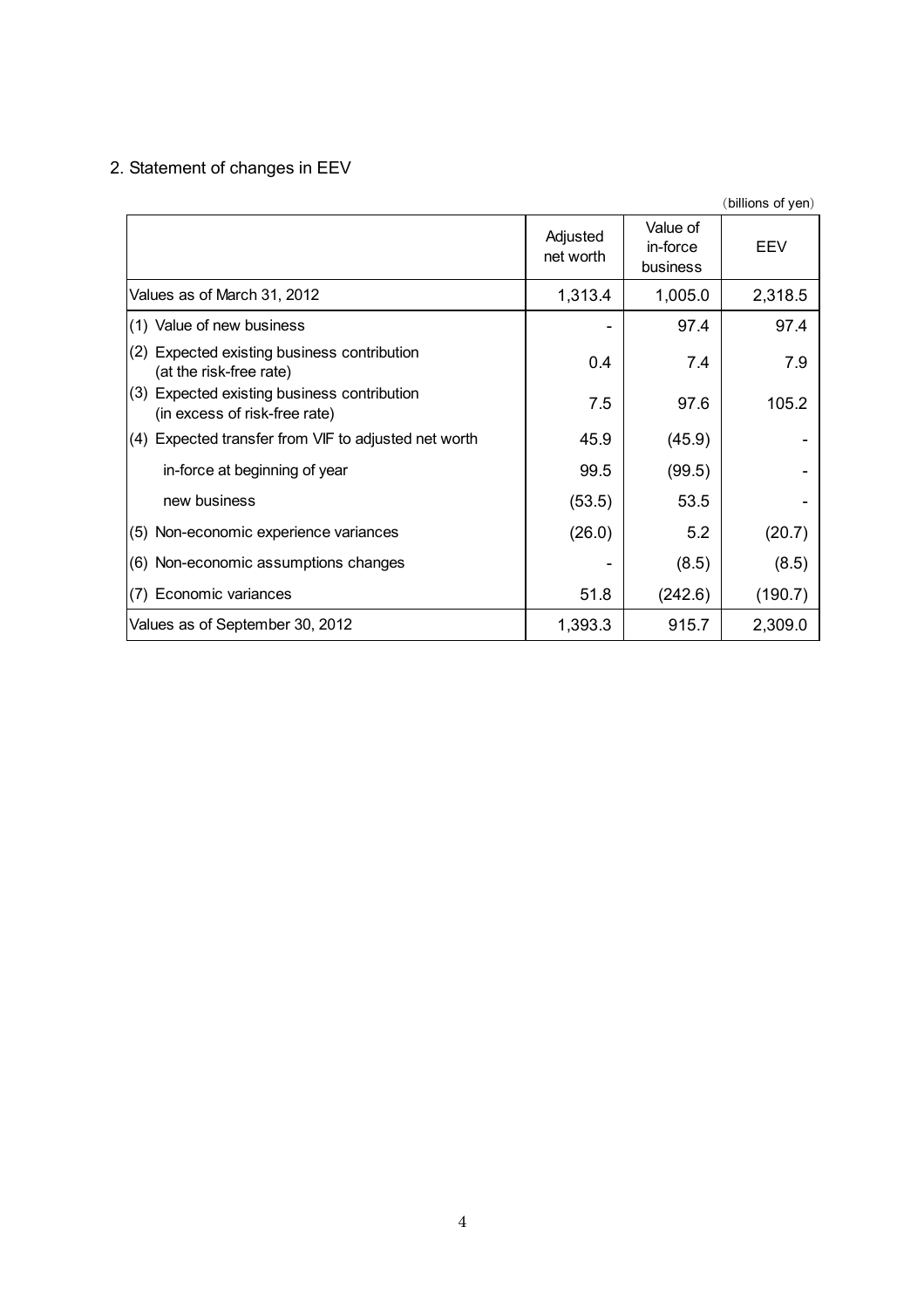# 3. Sensitivity Analysis

# a. Sensitivity Analysis of EEV

|                                                                                        |         | (billions of yen)      |
|----------------------------------------------------------------------------------------|---------|------------------------|
|                                                                                        | EEV     | Increase<br>(Decrease) |
| EEV as of September 30, 2012                                                           | 2,309.0 |                        |
| Sensitivity 1: 50bp upward parallel shift in risk-free yield curve                     | 2,554.6 | 245.6                  |
| Sensitivity 2: 50bp downward parallel shift in risk-free yield curve                   | 2,022.2 | (286.8)                |
| Sensitivity 3: 10% decline in equity and real estate values                            | 2,165.2 | (143.7)                |
| Sensitivity 4: 10% decline in maintenance expenses                                     | 2,392.7 | 83.6                   |
| Sensitivity 5: 10% decline in surrender and lapse rates                                | 2,466.0 | 156.9                  |
| Sensitivity 6: 5% decline in mortality and morbidity rates for life insurance products | 2,493.7 | 184.7                  |
| Sensitivity 7: 5% decline in mortality and morbidity rates for annuities               | 2,306.1 | (2.9)                  |
| Sensitivity 8: Setting required capital at statutory minimum level                     | 2,343.4 | 34.4                   |
| Sensitivity 9: 25% increase in implied volatilities of equity and real estate values   | 2,299.6 | (9.4)                  |
| Sensitivity 10: 25% increase in implied volatilities of swaptions                      | 2,278.9 | (30.1)                 |

Only the value of in-force business is affected in sensitivities 4 through 10. The following table shows the effect of sensitivities 1 through 3 on adjusted net worth.

|                                                                      | (billions of yen)             |
|----------------------------------------------------------------------|-------------------------------|
|                                                                      | <b>Increase</b><br>(Decrease) |
| Sensitivity 1: 50bp upward parallel shift in risk-free yield curve   | (552.7)                       |
| Sensitivity 2: 50bp downward parallel shift in risk-free yield curve | 437.6                         |
| Sensitivity 3: 10% decline in equity and real estate values          | (135.0)                       |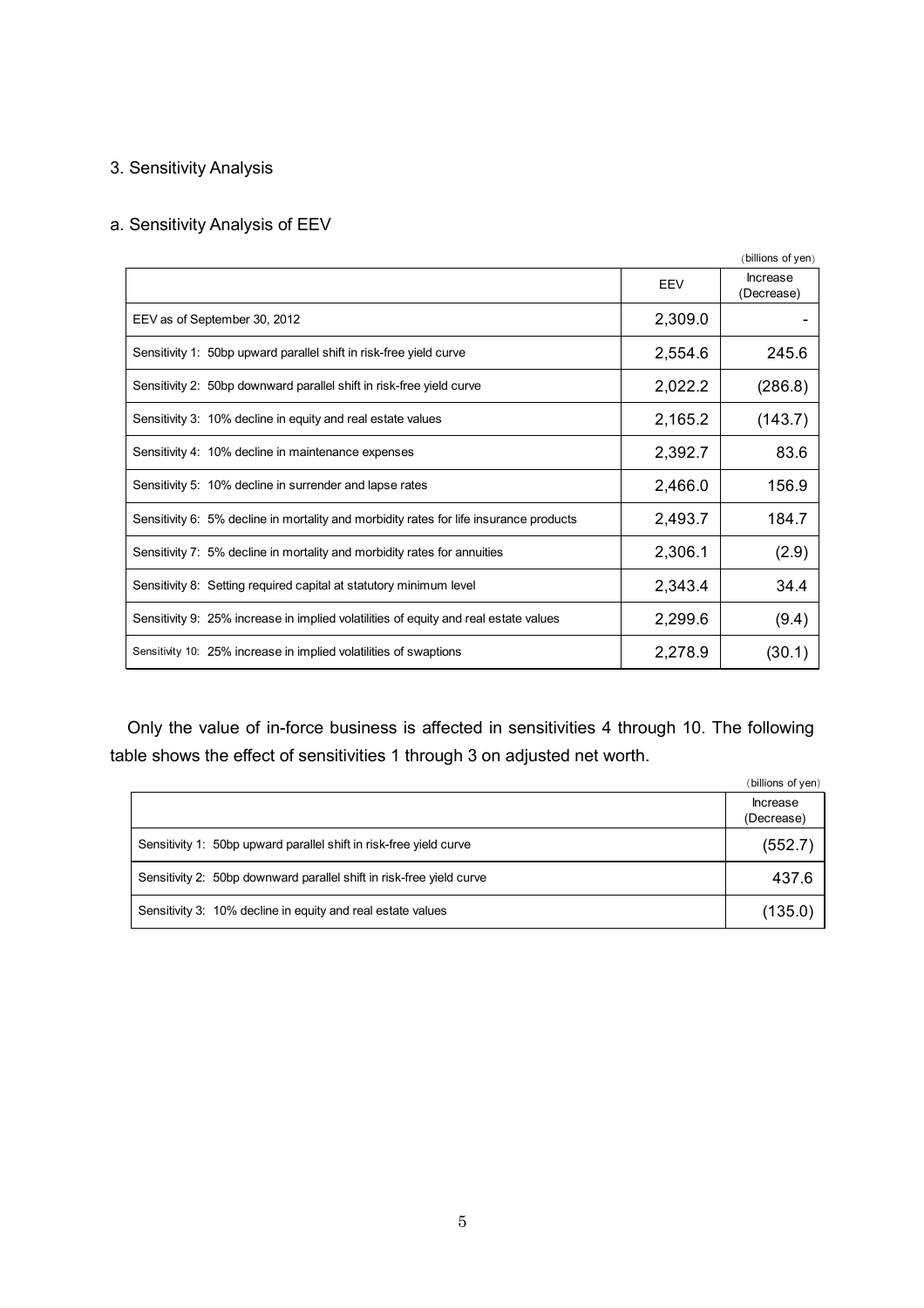|                                                                                        |                          | (billions of yen)      |
|----------------------------------------------------------------------------------------|--------------------------|------------------------|
|                                                                                        | Value of new<br>business | Increase<br>(Decrease) |
| Value of new business for six months ended September 30, 2012                          | 97.4                     |                        |
| Sensitivity 1: 50bp upward parallel shift in risk-free yield curve                     | 123.0                    | 25.6                   |
| Sensitivity 2: 50bp downward parallel shift in risk-free yield curve                   | 73.0                     | (24.4)                 |
| Sensitivity 3: 10% decline in equity and real estate values                            | 97.4                     | (0.0)                  |
| Sensitivity 4: 10% decline in maintenance expenses                                     | 100.0                    | 2.6                    |
| Sensitivity 5: 10% decline in surrender and lapse rates                                | 107.2                    | 9.7                    |
| Sensitivity 6: 5% decline in mortality and morbidity rates for life insurance products | 101.6                    | 4.1                    |
| Sensitivity 7: 5% decline in mortality and morbidity rates for annuities               | 97.4                     | 0.0                    |
| Sensitivity 8: Setting required capital at statutory minimum level                     | 98.6                     | 1.1                    |
| Sensitivity 9: 25% increase in implied volatilities of equity and real estate values   | 97.2                     | (0.1)                  |
| Sensitivity 10: 25% increase in implied volatilities of swaptions                      | 96.5                     | (0.8)                  |

b. Sensitivity analysis of the value of new business

### 4. Note

The calculation of EEV requires numerous assumptions regarding future projections that are subject to risks and uncertainties. Future results may differ from those assumptions used in the calculation of EEV.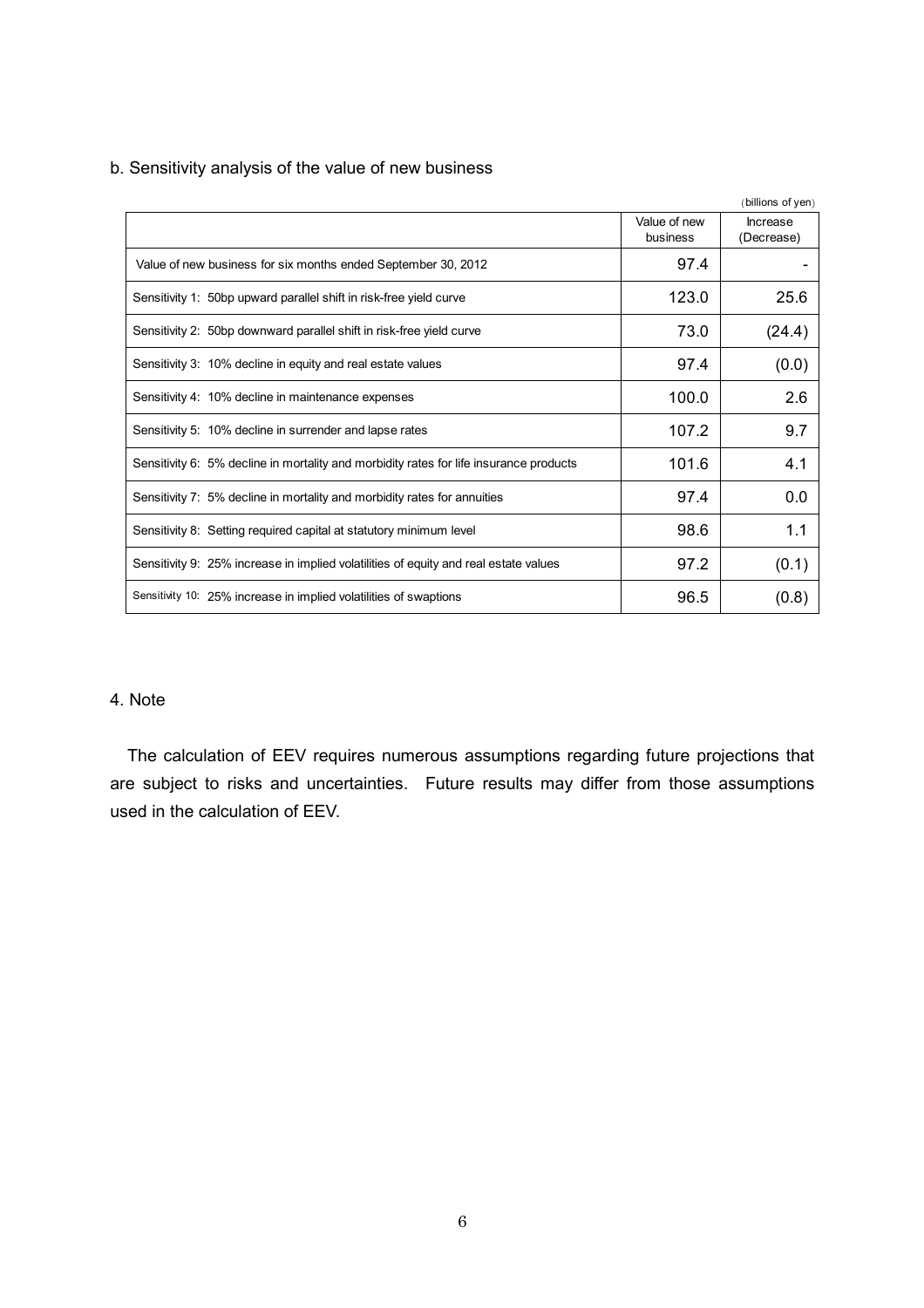### Appendix: Principal EEV Assumptions

#### 1. Economic assumptions

#### a. Risk-free rate

In the certainty equivalent calculation and the interest rate model calibration, Japanese Government Bonds (JGBs) are used as a proxy for risk-free rates.

Given the poor liquidity of ultra-long JGBs, we have extrapolated risk-free rates for tenors greater than 30 years with reference to the shape of the Japanese swap rates with 30 to 50 year tenors as the observable market rates.

The table below shows, for selected tenors, the risk-free rates (spot rates) which are used in the calculations.

| Tenor    | March 31, 2012 | September 30, 2012 |
|----------|----------------|--------------------|
| 1 year   | 0.104%         | 0.110%             |
| 2 years  | 0.123%         | 0.104%             |
| 3 years  | 0.173%         | 0.118%             |
| 4 years  | 0.250%         | 0.139%             |
| 5 years  | 0.332%         | 0.209%             |
| 10 years | 1.050%         | 0.819%             |
| 15 years | 1.600%         | 1.437%             |
| 20 years | 1.914%         | 1.794%             |
| 25 years | 1.998%         | 1.963%             |
| 30 years | 2.106%         | 2.080%             |
| 35 years | 2.200%         | 2.163%             |
| 40 years | 2.271%         | 2.216%             |
| 45 years | 2.327%         | 2.249%             |
| 50 years | 2.375%         | 2.269%             |

(Source:Bloomberg (interpolated/extrapolated) )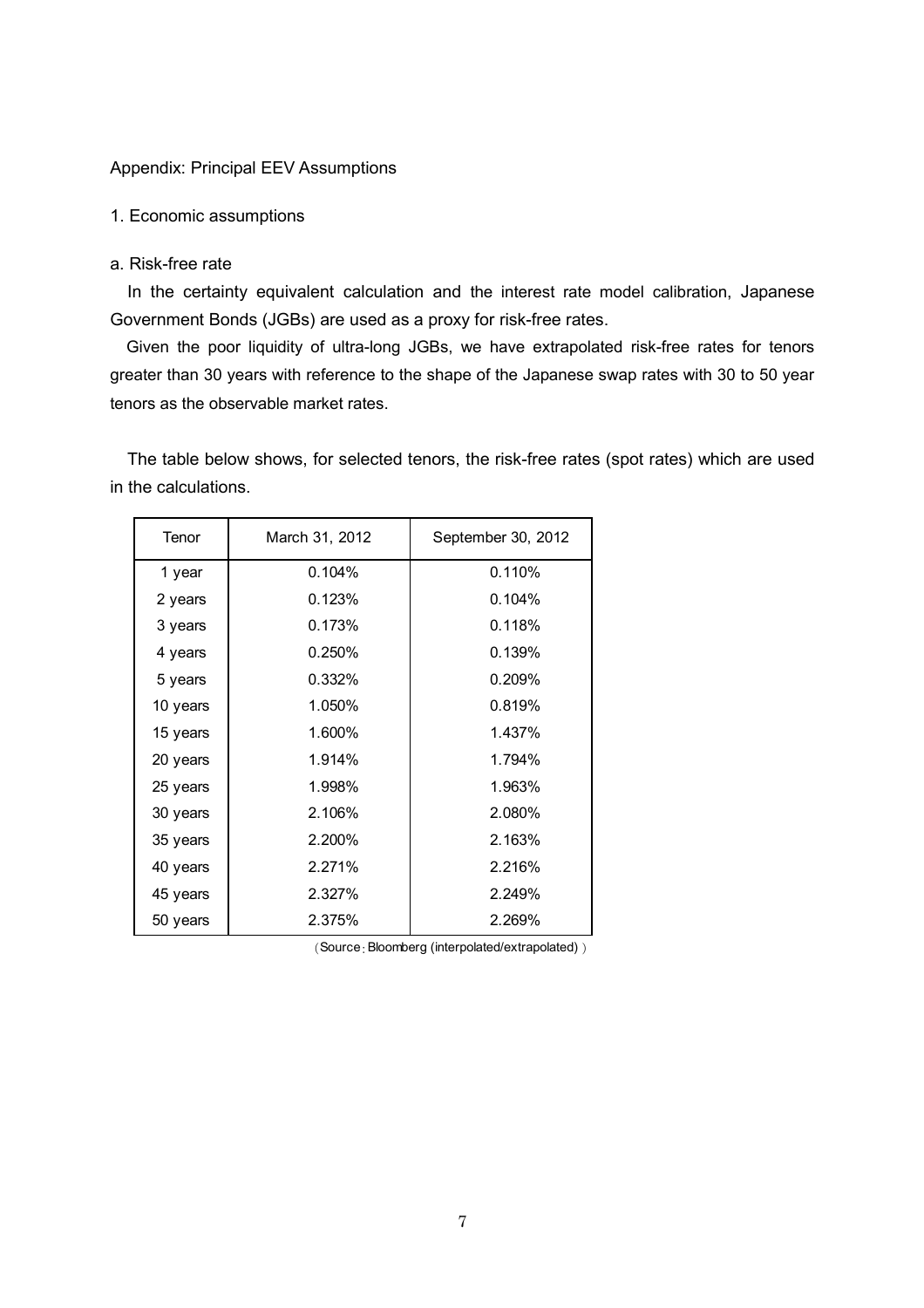#### b. Principal dynamic assumption

(1) Interest rate model

As an interest rate model, Sumitomo Life has adopted a single-factor Hull-White model, in which interest rates associated with Japanese yen, U.S. dollars, Euros and British pounds are calculated. The model has been adjusted to be in line with a risk-neutral approach in which Japanese yen is set as a base currency, and correlations between the interest rates have also been taken into account. The interest rate model has been calibrated to be consistent with the market environment as of each reporting date, and parameters used are estimated from the yield curve and implied volatilities of interest rate swaptions with various maturities. 5,000 scenarios are used in calculating the time value of financial options and guarantees through the stochastic method.

A summary of implied volatilities of interest rate swaptions used to calibrate the scenarios is as follows:

|                 |               |       |            | March 31, 2012 |            | September 30, 2012 |            |            |            |  |
|-----------------|---------------|-------|------------|----------------|------------|--------------------|------------|------------|------------|--|
| Option<br>Tenor | Swap<br>Tenor | JPY   | <b>USD</b> | <b>EUR</b>     | <b>GBP</b> | <b>JPY</b>         | <b>USD</b> | <b>EUR</b> | <b>GBP</b> |  |
| 5 years         | 5 years       | 34.8% | 30.3%      | 27.5%          | 25.1%      | 36.0%              | 33.3%      | 31.7%      | 28.7%      |  |
| 5 years         | 7 years       | 31.7% | 29.0%      | 26.5%          | 23.1%      | 31.2%              | 31.0%      | 30.1%      | 26.1%      |  |
| 5 years         | 10 years      | 29.4% | 28.0%      | 25.8%          | 21.4%      | 26.2%              | 29.4%      | 29.1%      | 23.9%      |  |
| 7 years         | 5 years       | 30.1% | 27.3%      | 24.4%          | 20.1%      | 28.2%              | 28.6%      | 27.1%      | 22.4%      |  |
| 7 years         | 7 years       | 29.5% | 26.6%      | 24.1%          | 19.3%      | 25.9%              | 27.6%      | 26.5%      | 21.6%      |  |
| 7 years         | 10 years      | 27.1% | 26.5%      | 24.4%          | 19.0%      | 23.3%              | 26.7%      | 26.9%      | 20.6%      |  |
| 10 years        | 5 years       | 26.8% | 24.9%      | 22.5%          | 17.4%      | 23.6%              | 25.4%      | 23.9%      | 18.6%      |  |
| 10 years        | 7 years       | 26.3% | 24.9%      | 23.1%          | 17.5%      | 22.6%              | 25.6%      | 24.5%      | 18.4%      |  |
| 10 years        | 10 years      | 26.2% | 24.2%      | 24.2%          | 17.1%      | 21.6%              | 25.4%      | 25.7%      | 17.6%      |  |

Interest rate swaptions implied volatilities

(Source:Bloomberg)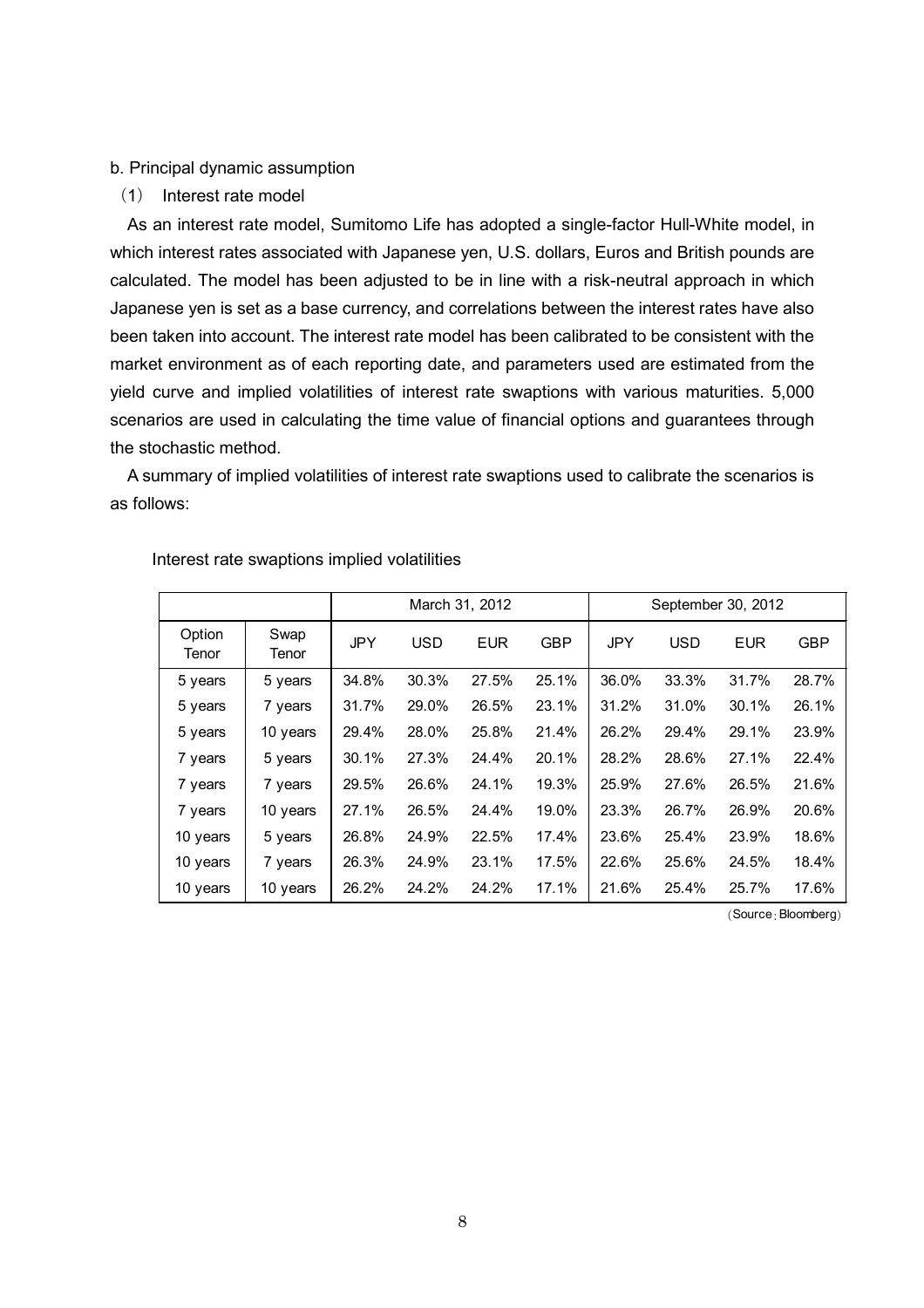# (2) Implied volatilities of equities and currencies

Volatilities of major equity indices and currencies are calibrated based on implied volatilities of options traded in the market. Implied volatilities used to calibrate the scenarios are as follows:

# Stock options

| Currency   | Underlying                  | Option  | Volatility     |                    |  |  |
|------------|-----------------------------|---------|----------------|--------------------|--|--|
|            | Asset                       | Tenor   | March 31, 2012 | September 30, 2012 |  |  |
|            |                             | 3 years | 21.4%          | 19.2%              |  |  |
| <b>JPY</b> | Nikkei 225                  | 4 years | 21.9%          | 19.7%              |  |  |
|            |                             | 5 years | 22.5%          | 20.4%              |  |  |
| <b>USD</b> |                             | 3 years | 22.5%          | 22.8%              |  |  |
|            | S&P 500                     | 4 years | 23.4%          | 23.8%              |  |  |
|            |                             | 5 years | 24.2%          | 24.6%              |  |  |
| <b>EUR</b> |                             | 3 years | 24.7%          | 25.6%              |  |  |
|            | Euro<br>Stoxx <sub>50</sub> | 4 years | 25.1%          | 25.8%              |  |  |
|            |                             | 5 years | 25.3%          | 26.0%              |  |  |
| <b>GBP</b> |                             | 3 years | 22.2%          | 22.4%              |  |  |
|            | <b>FTSE 100</b>             | 4 years | 23.2%          | 23.5%              |  |  |
|            |                             | 5 years | 24.1%          | 24.5%              |  |  |

(Source:several investment banks)

# Currency options

| Currency   | Option  | Volatility     |                    |  |  |
|------------|---------|----------------|--------------------|--|--|
|            | Tenor   | March 31, 2012 | September 30, 2012 |  |  |
| USD        | 5 years | 15.0%          | 12.8%              |  |  |
| <b>EUR</b> | 5 years | 17.7%          | 15.8%              |  |  |
| GBP        | 5 years | 16.6%          | 16.4%              |  |  |

(Source:Bloomberg)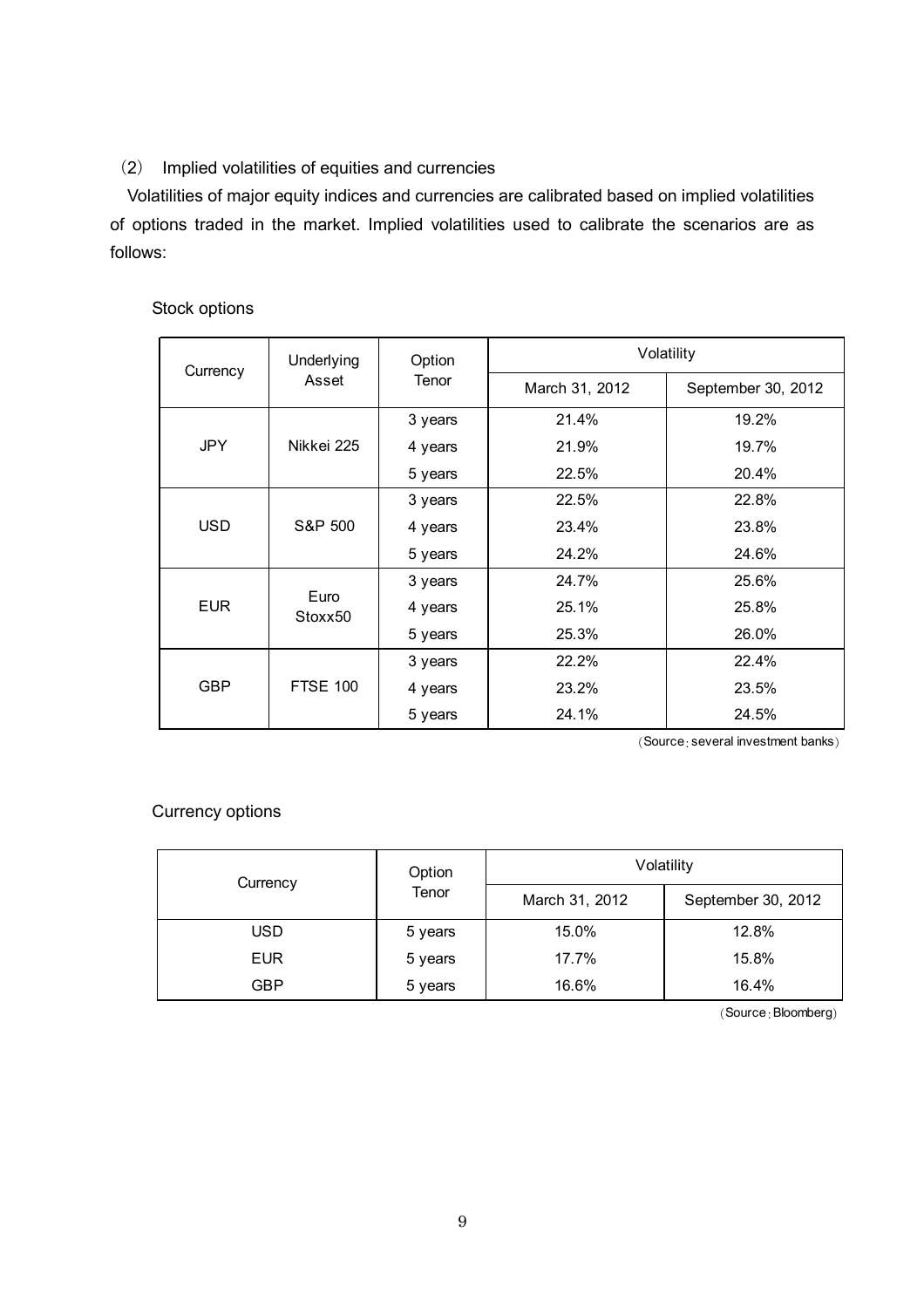### (3) Correlations

In addition to the implied volatilities described above, Sumitomo Life has calculated implied volatilities reflecting its asset portfolio and correlation factors. The share of each asset is assumed to be unchanged over the projection periods.

With regard to correlation factors, market-consistent data from exotic options with sufficient liquidity have not been observed in the market. Therefore, Sumitomo Life estimated correlation factors based on historical market data. Specifically, the monthly data from September 30, 2002 to September 30, 2012 have been used. The following table shows correlation factors between major variables.

|                      | 1year<br>Rate<br>/JPY | 1year<br>Rate<br>/USD | 1year<br>Rate<br>/EUR | 1year<br>Rate<br>/GBP | USD/JPY | EUR/JPY | GBP/JPY | <b>NIKKEI</b><br>225 | S&P500 | EuroStoxx<br>50 | <b>FTSE100</b> |
|----------------------|-----------------------|-----------------------|-----------------------|-----------------------|---------|---------|---------|----------------------|--------|-----------------|----------------|
| 1year Rate<br>/JPY   | 1.00                  | 0.42                  | 0.39                  | 0.42                  | 0.18    | 0.06    | 0.20    | 0.40                 | 0.17   | 0.16            | 0.15           |
| 1year Rate<br>/USD   | 0.42                  | 1.00                  | 0.73                  | 0.70                  | 0.52    | 0.22    | 0.39    | 0.38                 | 0.31   | 0.40            | 0.32           |
| 1year Rate<br>/EUR   | 0.39                  | 0.73                  | 1.00                  | 0.75                  | 0.36    | 0.37    | 0.43    | 0.33                 | 0.42   | 0.46            | 0.39           |
| 1year Rate<br>/GBP   | 0.42                  | 0.70                  | 0.75                  | 1.00                  | 0.35    | 0.18    | 0.40    | 0.30                 | 0.32   | 0.32            | 0.28           |
| USD/JPY              | 0.18                  | 0.52                  | 0.36                  | 0.35                  | 1.00    | 0.54    | 0.68    | 0.45                 | 0.19   | 0.27            | 0.22           |
| EUR/JPY              | 0.06                  | 0.22                  | 0.37                  | 0.18                  | 0.54    | 1.00    | 0.78    | 0.55                 | 0.54   | 0.45            | 0.46           |
| <b>GBP/JPY</b>       | 0.20                  | 0.39                  | 0.43                  | 0.40                  | 0.68    | 0.78    | 1.00    | 0.52                 | 0.44   | 0.39            | 0.30           |
| <b>NIKKEI</b><br>225 | 0.40                  | 0.38                  | 0.33                  | 0.30                  | 0.45    | 0.55    | 0.52    | 1.00                 | 0.67   | 0.64            | 0.65           |
| S & P500             | 0.17                  | 0.31                  | 0.42                  | 0.32                  | 0.19    | 0.54    | 0.44    | 0.67                 | 1.00   | 0.87            | 0.86           |
| EuroStoxx<br>50      | 0.16                  | 0.40                  | 0.46                  | 0.32                  | 0.27    | 0.45    | 0.39    | 0.64                 | 0.87   | 1.00            | 0.88           |
| <b>FTSE100</b>       | 0.15                  | 0.32                  | 0.39                  | 0.28                  | 0.22    | 0.46    | 0.30    | 0.65                 | 0.86   | 0.88            | 1.00           |

(Source:Bloomberg)

c. Assumed investment yield used for the calculation of expected returns

Assumed investment yields on major asset categories used for the calculation of "Expected existing business contribution" in "2. Statement of changes in EEV" are as follows:

|                            | Assumed<br>investment yield |  |  |  |
|----------------------------|-----------------------------|--|--|--|
| <b>Fixed income assets</b> | 1.2%                        |  |  |  |
| Foreign bonds              | 3.1%                        |  |  |  |
| <b>Stocks</b>              | 6.1%                        |  |  |  |
| Total                      | 1.8%                        |  |  |  |